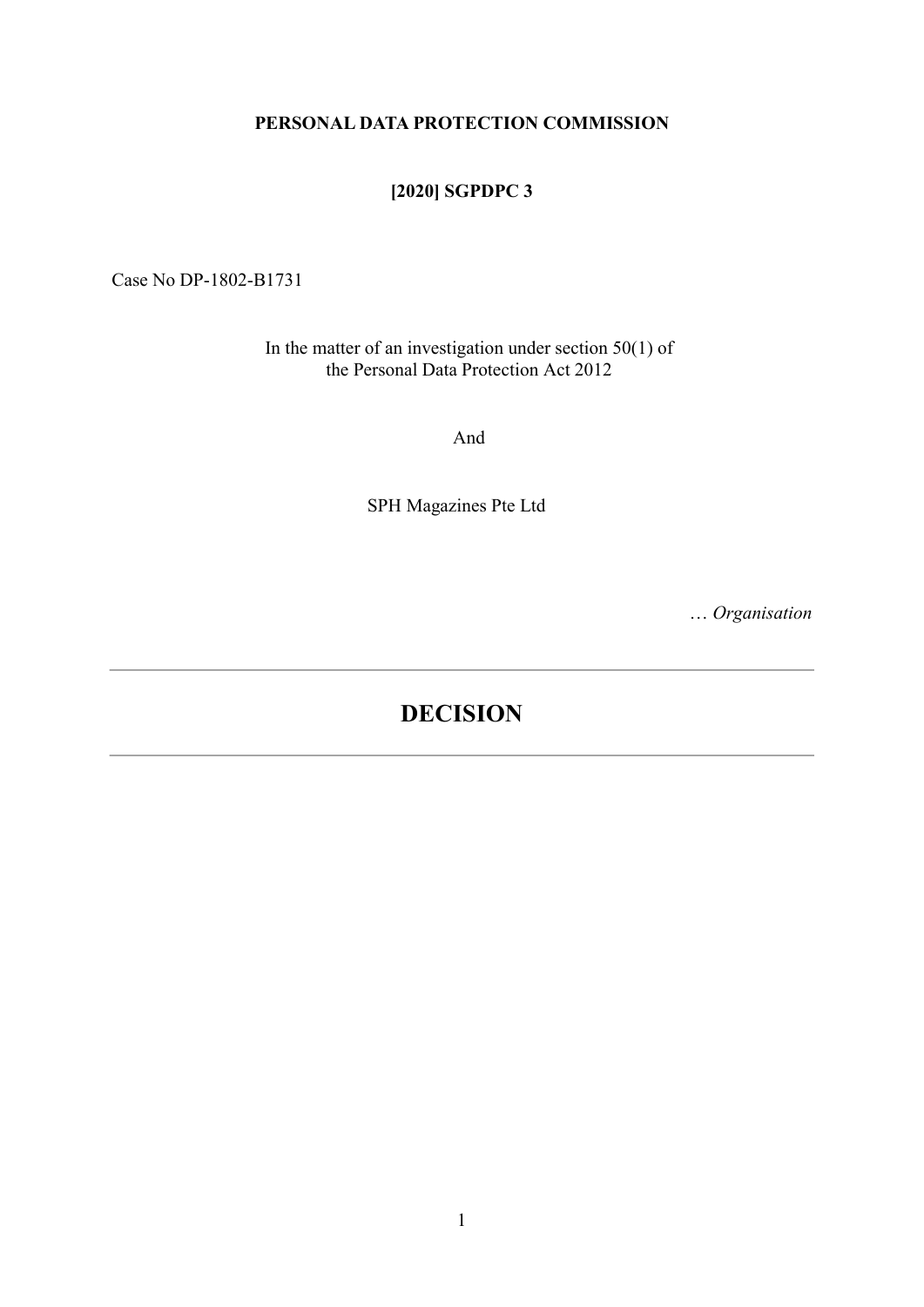## SPH Magazines Pte Ltd [2020] SGPDPC 3

Tan Kiat How, Commissioner — Case No DP-1802-B1731

31 January 2020

#### Facts of the Case

1 On 20 February 2018, SPH Magazines Pte Ltd (the "Organisation") voluntarily notified the Personal Data Protection Commission (the "Commission") that the account of a senior moderator of its HardwareZone forum site (the "Forum") had been accessed by an unknown hacker who used the senior moderator's credentials to retrieve personal data of members of the Forum. The Organisation subsequently discovered through its consultants who were engaged to assist in its investigations into the incident that the senior moderator's email address and password had been published on a credential leak database on 5 December 2017. The Organisation believed that the hacker had obtained the senior moderator's credentials from this source or other similar databases as its investigations showed that its systems and applications had not been compromised during the incident.

2 The Organisation operates, hosts and maintains the Forum, an online Internet portal for members to engage in discussions on technology and other matters. Members are required to provide their usernames, email addresses, full names and passwords during registration and this personal data would form part of a member's user profile. Members also have the option of including the following personal data in their user profile:

- (a) Year of Birth
- (b) Gender
- (c) Country
- (d) Education
- (e) Job Scope
- (f) Role in IT Procurement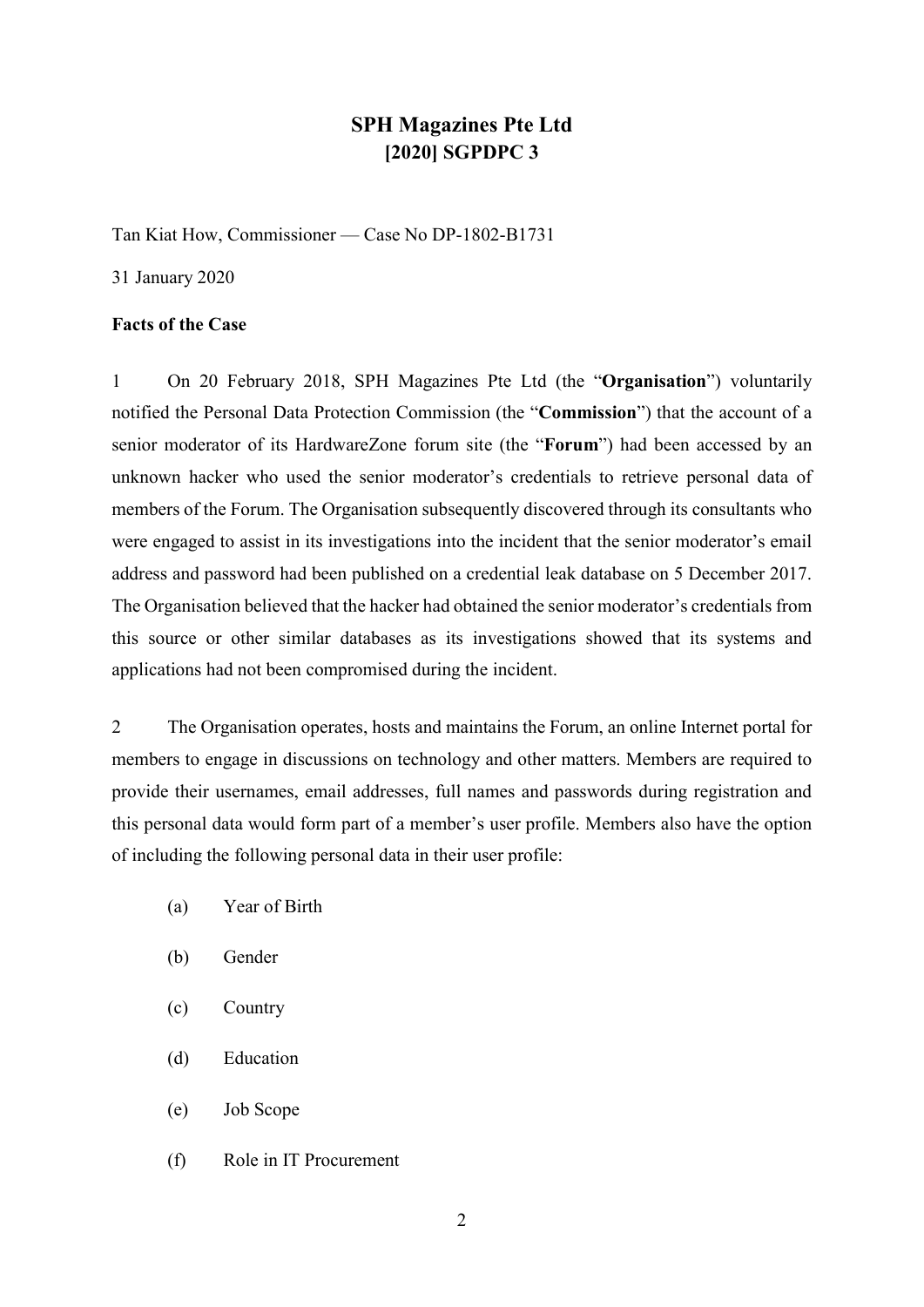- (g) Occupation
- (h) Industry
- (i) Company Size
- (j) Monthly Income (range)
- (k) Area of interest
- (l) Home Page URL
- (m) Use of MSN, Yahoo, ICQ, AIM, Skype

3 Senior moderators of the Forum are volunteers selected by the Organisation from amongst the members of the Forum and appointed to review and moderate the discussion threads in the Forum and to ensure that any postings comply with applicable laws and the Forum's Terms of Service. Senior moderators are also responsible for issuing warnings and other sanctions (such as suspensions or bans) to members who do not comply with the Forum's Terms of Service. Access to members' user profiles was given to senior moderators (through their respective senior moderator accounts) to allow them to carry out their duties. The senior moderators would be able to view the Forum members' usernames, email addresses and any optional information included by the members in their user profiles. While the full names and passwords of the members were salted and hashed using the MD5 algorithm, and ordinarily senior moderators would not be able to view these fields, it is well-known that the MD5 algorithm is outdated and could be circumvented: see Fei Fah Medical Manufacturing Pte Ltd [2016] SGPDPC 3 at [19] and [20].

4 The Organisation first realised that something was amiss when it was notified of an unauthorised post published using the account of a website administrator. The website administrator is employed by the Organisation. Using the administrator's credentials, the hacker published the unauthorised post and changed the avatar of the administrator account. However, as the Forum administrators could only access the user profiles of members by way of a two-factor authorisation ("2FA") process, the hacker was unable to access the user profiles using the administrator account.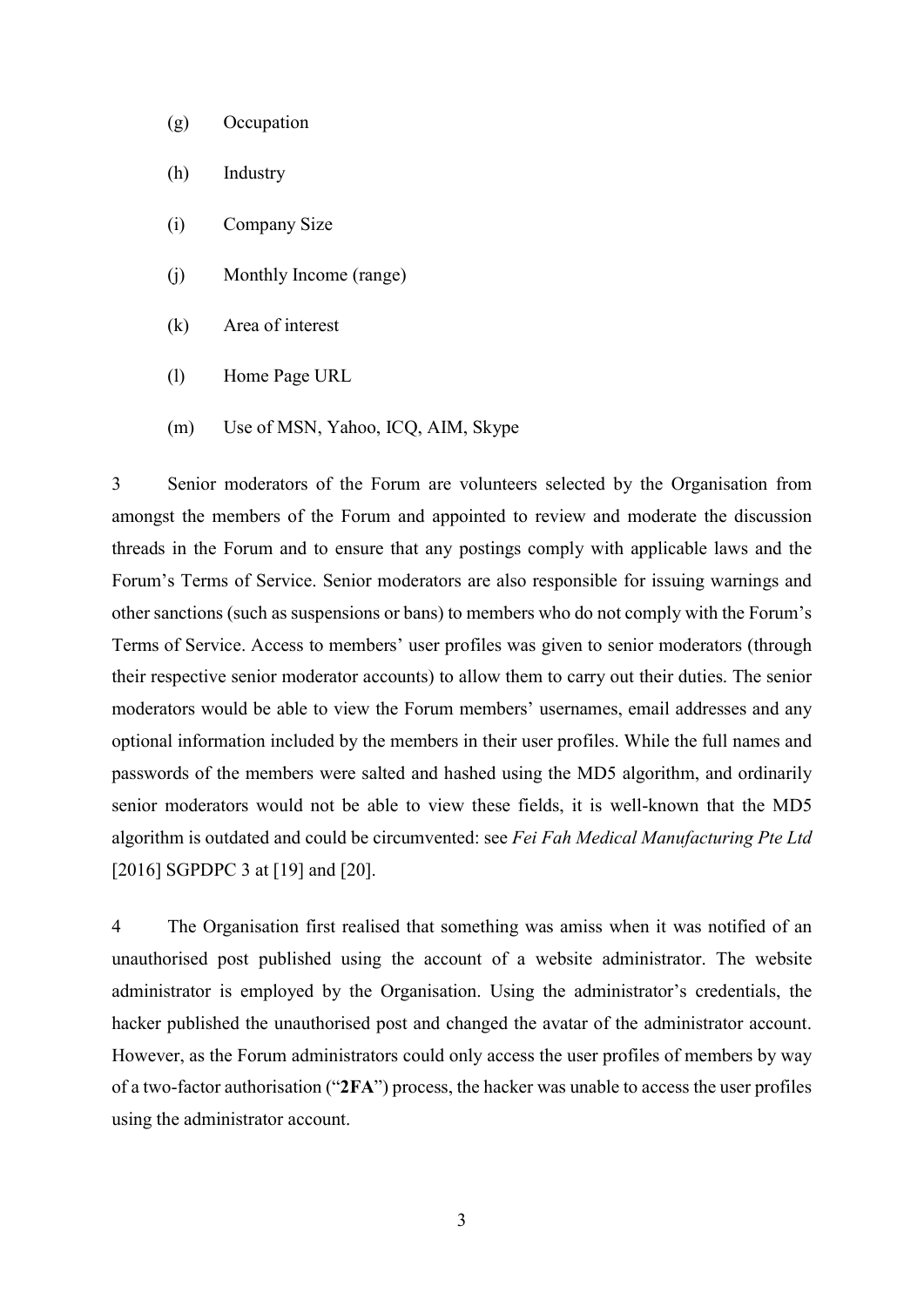5 The Organisation also subsequently discovered the website administrator's credentials in the same credential leak database which published the senior moderator's credentials.

6 It thus appears that the hacker used the compromised senior moderator account to access the user profiles of members. At the material time, there were a total of 685,393 user profiles in the Organisation's system. The Organisation's investigations further showed that the senior moderator's account was used to perform 704,764 attempted views of Members' user profiles using networks that did not reveal the actual source IP address, between 22 September 2017 to 30 September 2017. The frequent number of attempted views and the use of networks which are difficult to trace suggest that the senior moderator's account was used to access personal data of Members without authorisation. The investigations also showed that the senior moderator's account experienced unusual activity from at least December 2015.

7 Upon being notified of the Incident, the Organisation took the following remedial actions:

(a) The access rights of senior moderator accounts to user profiles was temporarily suspended on 19 February 2018;

(b) The Organisation sent emails to members informing them of the breach and advising members to change their passwords. The Organisation also posted a notification of the breach on the Forum website.

(c) The Organisation revised its Password policy on 23 February 2018 requiring passwords to have a minimum of 8 characters and include both alphanumeric and upper/lower case characters. Passwords will also expire within 3 months;

(d) 2FA was implemented for senior moderator accounts in April 2018;

(e) Captcha for the Site's login page was implemented;

(f) Entries in the filed for full names was removed from the application level and purged from the database; and

(g) Additional information in optional fields were also removed from the application level and purged from the database.

4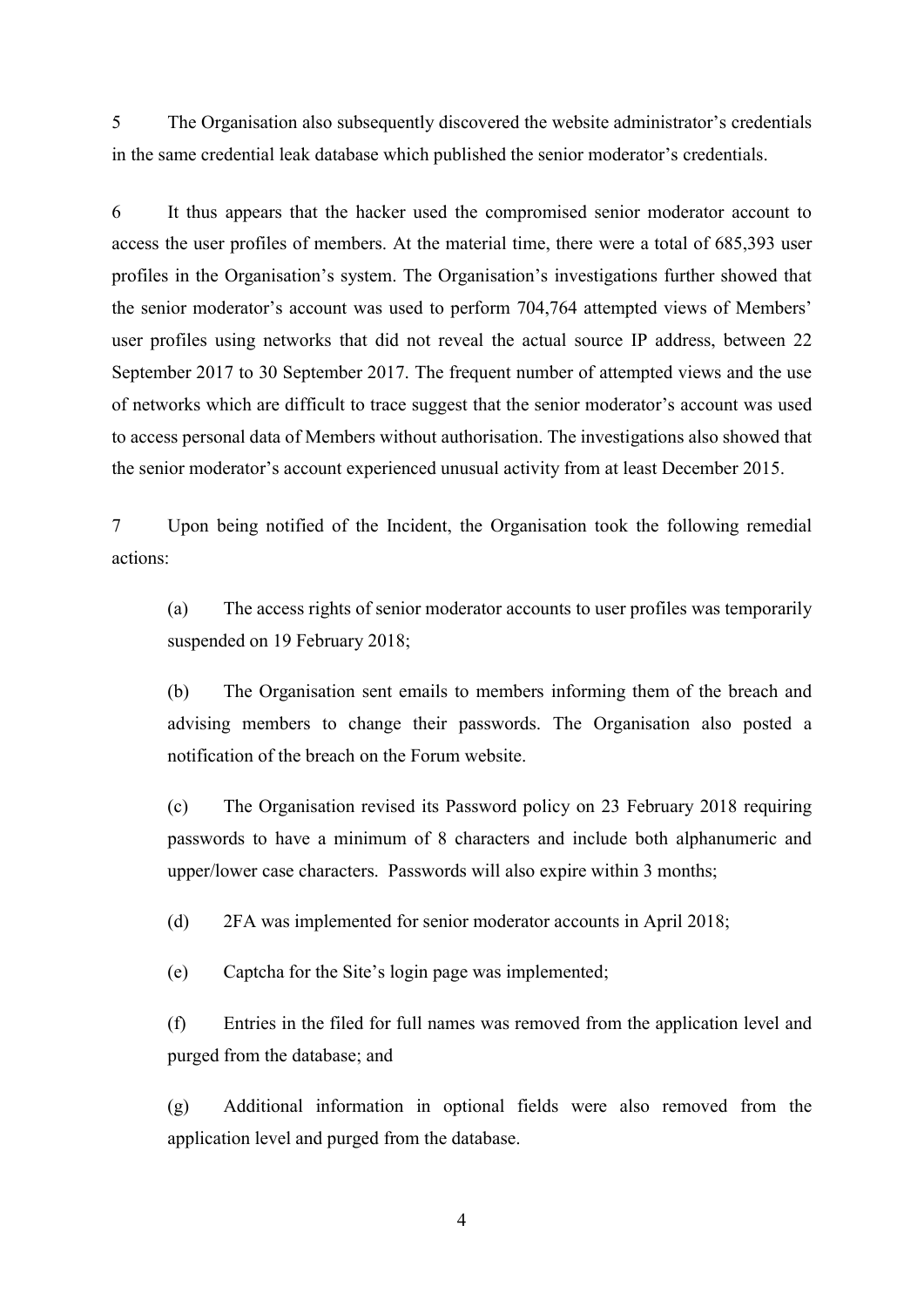#### Findings and Basis for Determination

8 Section 24 of the PDPA requires an organisation to protect personal data in its possession or under its control by making reasonable security arrangements to prevent unauthorised access, collection, use, disclosure, copying, modification, disposal or similar risks.

9 The key finding in this case was that the Organisation had omitted to implement reasonable password security requirements for its senior moderators. While the Organisation did have in place a Password Policy which, amongst other things, required passwords to be of a certain length and complexity and provided for the expiration of passwords, the Policy and the security measures therein were applicable to the Organisation's employees and did not apply to senior moderators. In fact, there was no requirement for senior moderators to change their passwords regularly or to have passwords of an acceptable length and complexity.

10 During the investigations it was discovered that the password used by the relevant senior moderator was not changed in 10 years and did not meet the length and complexity standard the Organisation implemented for its employees. In this regard, the permissions and privileges granted to senior moderators allowed senior moderators to set password expiry rules and to set prohibitions for the re-use of passwords within a selected period (i.e. password history setting) but did not compel them to do so.

11 Finally, the Organisation did not perform any security testing of the Forum website. It therefore did not have an overall picture of its security needs in relation to the website.

12 The failure to implement and enforce reasonable password security requirements on the senior moderator accounts and to conduct security testing to acquire knowledge of the Forum website's security amounted to a breach of section 24 of the PDPA by the Organisation.

#### The Commissioner's Directions

13 In determining the directions to be imposed on the Organisation under section 29 of the PDPA, the following factors were taken into account: